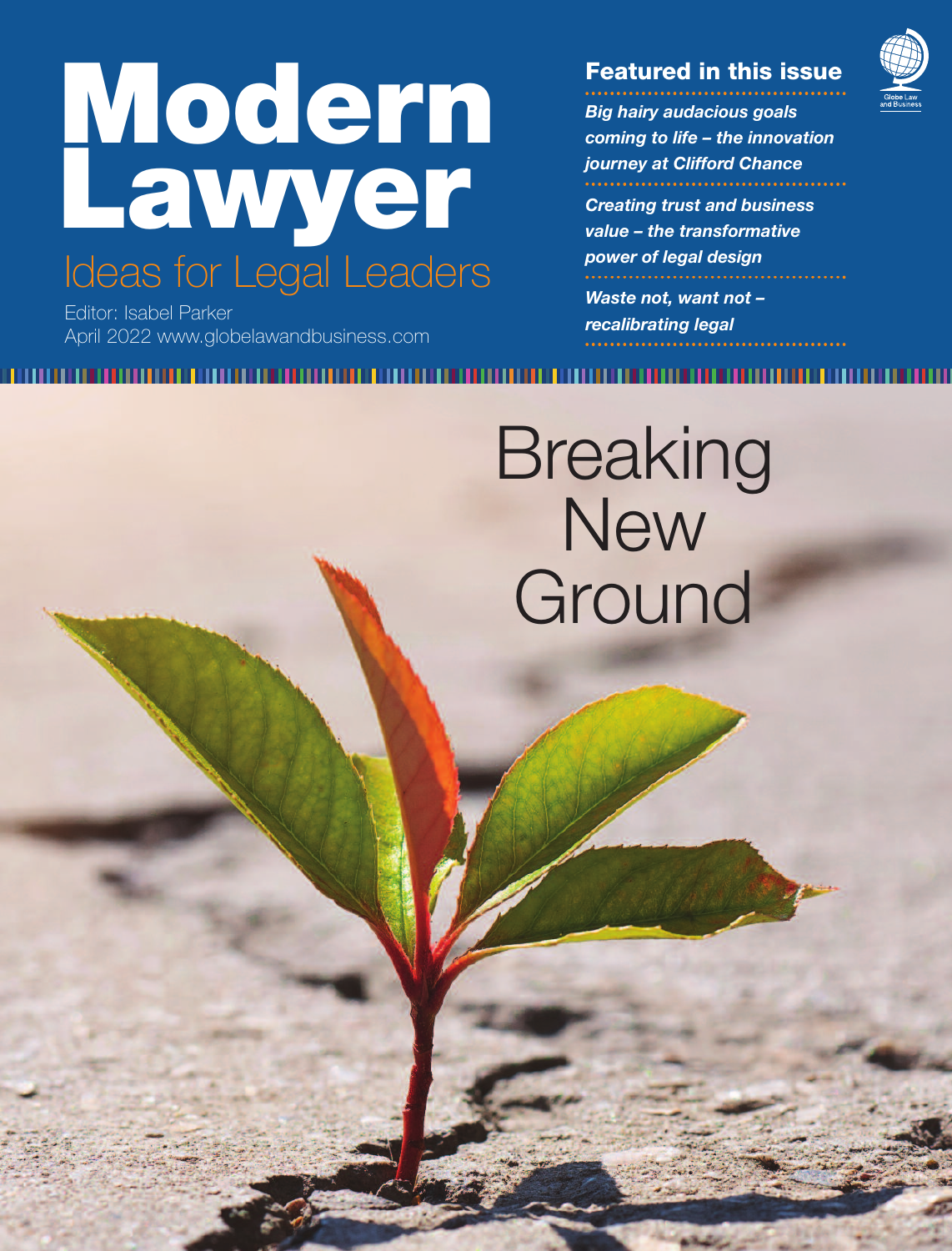

#### **Welcome to** *Modern Lawyer***.**

I am delighted to share my first issue as Editor of *Modern Lawyer*.

It comes at a pivotal time for the profession. Many lawyers and allied professionals are coming back to the office after a prolonged period of isolation. It is not a question of returning to a 'new normal'. Against the backdrop of war in Ukraine, spiralling inflation and a pandemic that still rages,

there is a collective feeling that whatever 'normal' once meant for us, we are not going back there again.

This presents an opportunity. For too long, lawyers have been badged as change resistant, a profession stubbornly clinging to the status quo. But as the title of this issue, "Breaking New Ground", suggests, there is a growing number of lawyers and allied professionals working in the legal industry that are subverting that stereotype.

We are privileged, in this issue of *Modern Lawyer*, to have received contributions from some of the individuals that are driving meaningful change. In our interview with Thomas Barothy, the former COO of Legal at UBS, we hear about a large corporate legal department creating a digital legal front door to deliver frictionless service to clients. Other examples, from adopting Agile methodologies in the legal team at AB InBev, to rolling out legal design approaches across the HSBC legal department, show that established corporate legal departments are changing, with a renewed focus on the customer experience.

We also hear from law firms that have moved beyond 'innovation theatre' to work in new ways to drive client value. Bas Boris Visser of Clifford Chance gives an honest overview of the challenges of innovating in a way that best serves the client. There are contributions from law firms that are embracing new – sometimes experimental – approaches to delivery, from client listening and service design to new approaches to training. Perhaps the most powerful example of 'breaking new ground' can be found in our interview with Natasha Harrison, managing partner of new law firm Pallas Partners LLP. Natasha did what many fantasise about doing – took a blank sheet of paper, sketched out what a modern law firm should look like – and then set about building it from the ground up.

As we reassess our professional and personal priorities and return to the workplace, I hope there is something in this issue of *Modern Lawyer* to inspire you. I look forward to your feedback.

### **Isabel Parker**

Editor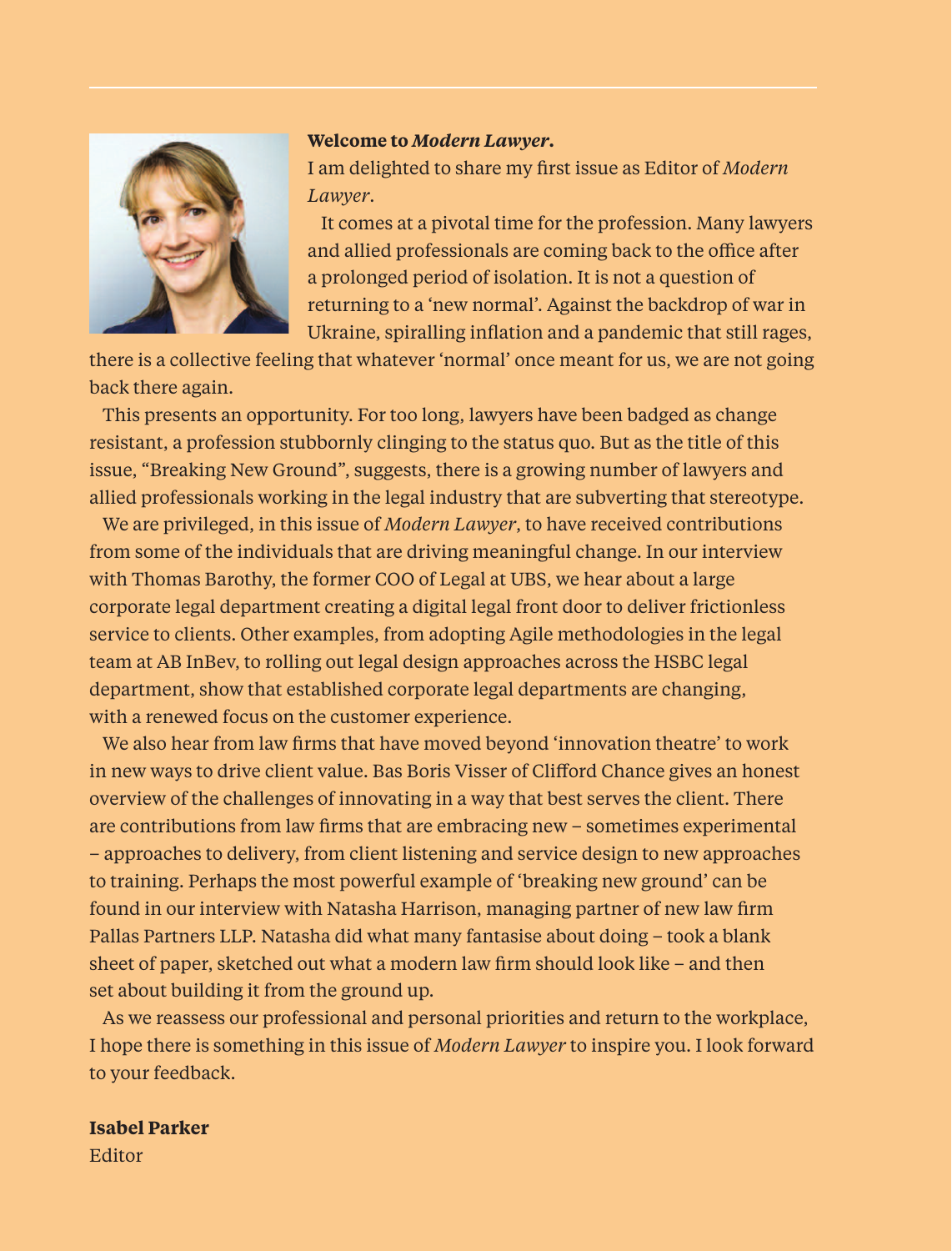

#### **Editor** Isabel Parker

**Editorial board** Ida Abbott Jeremy Barton James Collis Neville Eisenberg Heidi Gardner Tony King Moray McLaren Bendita Cynthia Malakia Charles Martin Stephen Mayson Rebecca Normand-Hochman Aline Poncelet Kenny Robertson Bjarne Tellmann

**Globe Law and Business contacts** Sian O'Neill, Managing Director sian@globelawandbusiness.com Nicola Hornsby, Marketing Manager nicola@globelawandbusiness.com

**To contribute** The Editor and Globe Law and Business welcome new contributions.

**Proposals for new articles/ material should be submitted to** Isabel Parker at isabel@globelawandbusiness.com

**Citation** This journal should be cited as MLP Vol 6 [2022]

**To subscribe** Susan Brushwood, Account Manager sbrushwood @globelawandbusiness.com

**Annual subscription** Digital £295/\$425/€375 Contact Susan Brushwood on susan@globelawandbusiness.com for multi-user options

*Modern Lawyer* is published by Globe Law and Business Ltd 3 Mylor Close, Horsell, Woking Surrey GU21 4DD Tel: +44 20 3745 4770

The idea for this journal arose from the 'Business of Law' series of books, which is co-published with the International Bar Association. The journal is complementary to the book series, and the publishers gratefully acknowledge the support of the IBA.

# **Contents Volume 6, Issue 1, April 2022**

**2 In conversation with Thomas Barothy**

**8 'Tell us your vision' – when clients share their 'big picture' with external lawyers Andrew White**

**16 Big hairy audacious goals coming to life – the innovation journey at Clifford Chance Bas Boris Visser**

**24 When legal meets Agile Giorgia Vulcano and Nicolás Lovagnini Salvay**

**30 Change? Sorry, we're too busy Isabel Parker**

**36 In conversation with Natasha Harrison**

**42 Creating trust and business value– the transformative power of legal design**

**Stacey Quaye and Sara Rayment**

**48 Personal perspectives of design thinking in law Ana-Maria Norbury**

**52 Mapping the modern legal landscape – how to find and procure the solutions you need to remain cutting-edge Nicola Shaver**

**59 Learning from baking shows Timothy P Harkness**

**64 Waste not, want not – recalibrating legal Eimear McCann**